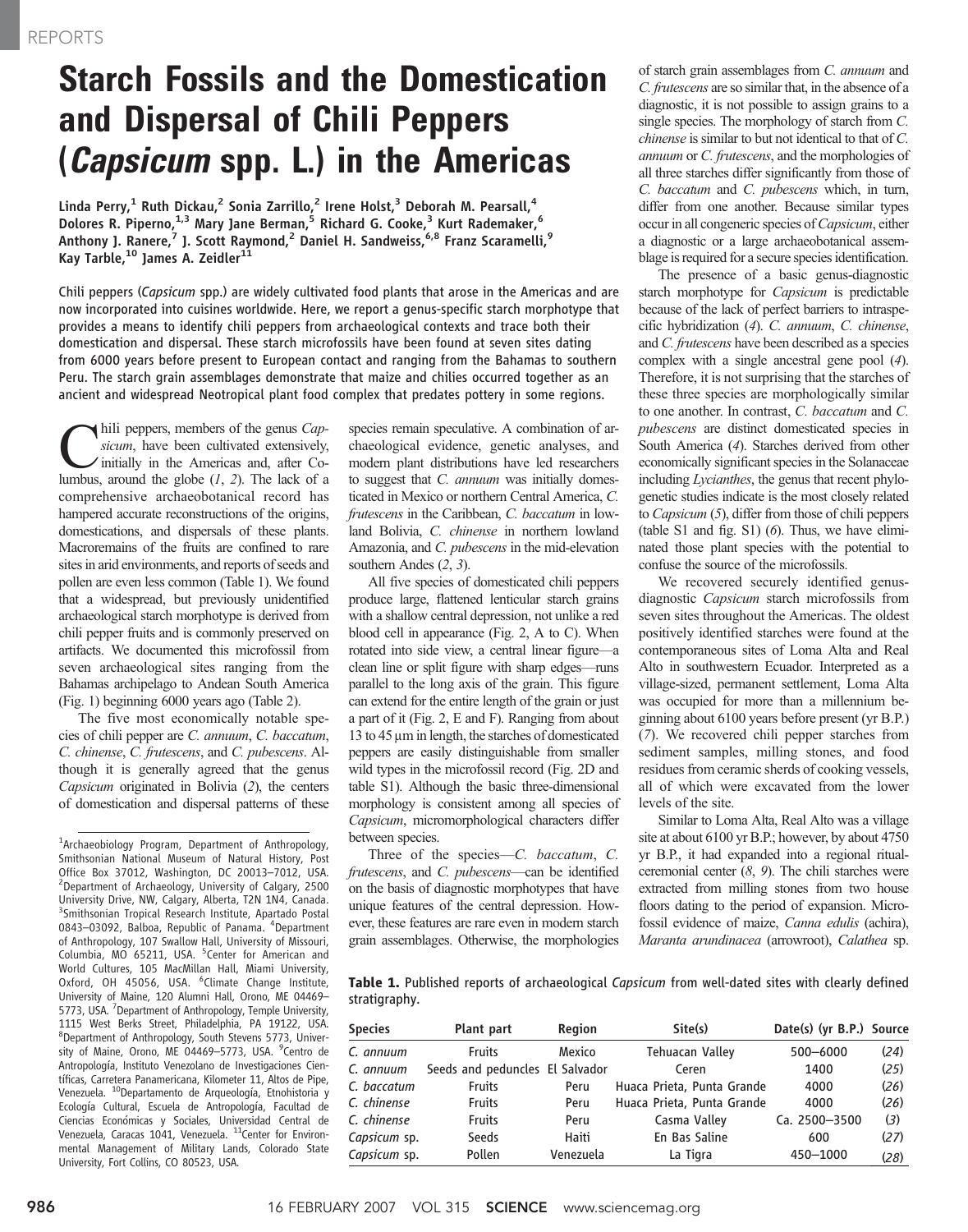(leren), manioc, cucurbits (squash), Canavalia sp. (jack bean), and the Arecaceae family (palms) has also been recovered from Real Alto (10–12). A combination of evidence, including plant remains and site proximity to seasonally flooded bottomland, indicates that agriculture was important in the economies of both Ecuadorian sites. Ecuador is not considered to be the center of domestication for any of the five major economic species of chili peppers. Therefore, the presence of domesticated chilies within this early, complex, agricultural system indicates that these plants must have been domesticated elsewhere earlier than 6000 yr B.P. and brought into the region from either the north or the south.

In central Panama, the Aguadulce Rock Shelter was occupied from about 13,000 to 3200 yr B.P. during both the Preceramic and Early Ceramic periods (13). The site has yielded evidence for the cultivation of other plants not native to southern Central America, including maize, manioc, and squashes dating from about 9000 to 5800 yr B.P. We identified chili pepper starch on a groundstone tool recovered from the top of the preceramic deposits; the tool and thus its associated starch residues have a stratigraphic date of about 5600 yr B.P. This artifact also yielded starch grains from maize and domesticated yam (13).

The occupation of the coastal shell-midden site of Zapotal coincides with the Early Ceramic period of this region of Panama, beginning about 4800 yr B.P. (14). We recovered starches of chilies from groundstone tools, indicating that the peppers were processed and consumed alongside a number of other domesticates at the site, including maize, manioc, and yams  $(15)$ . By this time, swidden cultivation of several domesticated species, including maize and manioc, was well established in the region, and farmers had significantly deforested the foothills near both Panamanian sites (16). Thus, the Panamanian record documents the use of domesticated chilies as components of the diet of swidden agriculturists in both Preceramic and Ceramic era groups.

Farther south at 3600 m in the Peruvian Andes lies the site of Waynuna, a Late Preceramic house occupied beginning about 4000 yr B.P. At



Fig. 1. Archaeological sites mentioned in the text. Red sites yielded starch grains of chili pepper. Blue sites yielded all other classes of remains of chili pepper.

Waynuna, we found chili starches on processing tools in association with maize, arrowroot, and the remains of what is likely Solanum sp. (potato) (17). These data indicate that the residents of Waynuna were cultivating maize, tubers, and peppers and were processing them into food on site. Waynuna yielded the only starch assemblage that contained a species-diagnostic morphotype. These chili pepper starches appeared to be derived from C. pubescens, the species that includes varieties such as the rocoto pepper, a chili that is cultivated at mid-altitude in the Andes (2). When combined with macrofossil evidence (Table 1), the starch data indicate that the cultivation of three domesticated species of chili pepper was contemporaneous on the coast and in the highlands of Peru as early as 4000 yr B.P. in the Late Preceramic period. The presence of numerous other cultivars within the assemblages of each region indicates that sophisticated agriculture was

practiced in both regions before the introduction of pottery.

We also found starches of chili peppers at the Three Dog site located on San Salvador Island in the Bahamas. This site was occupied by a group of fisher-horticulturists about 1000 yr B.P. Representing the material remains of at least one household, the site consists of a midden, two activity areas, and a low-density (well-swept) area. Fifty-eight chert microliths, all typical of the morphology commonly described as manioc grater flakes  $(18-20)$ , have been recovered, as were ceramic griddle sherds. The microliths yielded the starchy remains of both maize and unidentified roots or tubers. We recovered chili starches from two flakes that also contained starches of maize.

Lastly, we recovered microfossil evidence for chili pepper at Los Mangos del Parguaza in Venezuela, a large habitation site occupied about

Table 2. Summary of Neotropical archaeological starches of Capsicum. F, flaked tool; G, groundstone tool; C, ceramic sherd; S, sediment sample.

| Sample        | #              | Size $(\mu m)$                               | Source       | Date in yr B.P. (Ref.) |
|---------------|----------------|----------------------------------------------|--------------|------------------------|
|               |                | Los Mangos, Venezuela (Arauquinoid, Valloid) |              |                        |
| Lev 1, 1      | 1              | 15                                           | G            | $~1000$ (21)           |
| Lev 2, 1      | $\mathbf{1}$   | 17                                           | F            | $~1000$ (21)           |
| Lev 3, 1      | $\mathbf 1$    | 15                                           | F            | ~1000~(21)             |
| Lev 3, 2      | $\mathbf{1}$   | 22                                           | F            | $~1000$ (21)           |
| Lev 5, 2      | $\overline{2}$ | 19, 20                                       | F            | $~1000$ (21)           |
| Lev 7, 1      | $\overline{2}$ | 20, 20                                       | F            | $~1000$ (21)           |
|               |                | Three Dog, Bahamas (Lucayan)                 |              |                        |
| Z87-89        | $\mathbf{1}$   | 19                                           | F            | 969-1265 Cal* (29)     |
| Z1032-1035    | 1              | 21                                           | F            | 969-1265 Cal* (29)     |
|               |                | Waynuna, Peru (Preceramic)                   |              |                        |
| Tool 10       | 2              | 18,24                                        | F            | 3564-3837 Cal† (17)    |
| Tool 11       | 6              | $14 - 34$                                    | G            | 3564-3837 Cal† (17)    |
| Tool 29       | 2              | 24,25                                        | G            | 3564-3837 Cal† (17)    |
| Tool 30       | 6              | $19 - 28$                                    | G            | 3564-3837 Cal† (17)    |
| Cat 36        | 1              | 18                                           | S            | 3689-3969 Cal† (17)    |
|               |                | Zapotal, Panama (Early Ceramic)              |              |                        |
| <b>C2N8F4</b> | 4              | $20 - 28$                                    | G            | 3560-4850 Cal‡ (14)    |
| <b>C7N2</b>   | $\mathbf{1}$   | 25                                           | G            | 3560-4850 Cal‡ (14)    |
| C32N7         | $\mathbf{1}$   | 32.5                                         | G            | 3560-4850 Cal‡ (14)    |
|               |                | Real Alto, Ecuador (Valdivia 3)              |              |                        |
| Structure 1   | 1              | 20                                           | G            | 4400-4800 Cal† (9)     |
| Structure 1   | 3              | $24 - 26$                                    | G            | 4400-4800 Cal+ (9)     |
| Structure 10  | 3              | 18–24                                        | G            | 4400-4800 Cal† (9)     |
| Structure 10  | 1              | 24                                           | G            | 4400-4800 Cal† (9)     |
|               |                | Aguadulce, Panama (Late Preceramic)          |              |                        |
| 350           | 3              | $24 - 28$                                    | G            | 5600 Cal (30)          |
|               |                | Loma Alta, Ecuador (Early Formative)         |              |                        |
| <b>SS275</b>  | 5              | $22 - 26$                                    | G            | 5050-6250 Cal† (9)     |
| SS275-2       | 6              | $16 - 24$                                    | G            | 5050-6250 Cal† (9)     |
| <b>SS292</b>  | 2              | 19, 20                                       | G            | 4550-6050 Cal† (9)     |
| Sample 13     | $\overline{2}$ | 24, 28                                       | C            | 4830-5280 Cal† (9)     |
| Sample 7      | $\mathbf{1}$   | 27                                           | C            | 4080-4410 Cal† (9)     |
| Level 12      | 2              | 24, 28                                       | S            | 4990-5310 Cal† (9)     |
| Sample 11     | $\mathbf 1$    | 18                                           | C            | 4250-4860 Cal† (9)     |
| Sample 10     | $\mathbf{1}$   | 22                                           | C            | 4990-5310 Cal† (9)     |
| Level 14      | $\overline{2}$ | 24, 24                                       | S            | 4990-5310 Cal† (9)     |
| Sample 9      | $\mathbf{1}$   | 28                                           | $\mathsf{C}$ | 4990-5310 Cal† (9)     |

\*Standard and AMS radiocarbon dates from associated charcoal, 2s calibrated result. †Standard radiocarbon date from associated charcoal, 2s calibrated result. ‡Standard radiocarbon dates from associated shell, adjusted for 12C/13C ratio,  $2\sigma$  calibrated results.